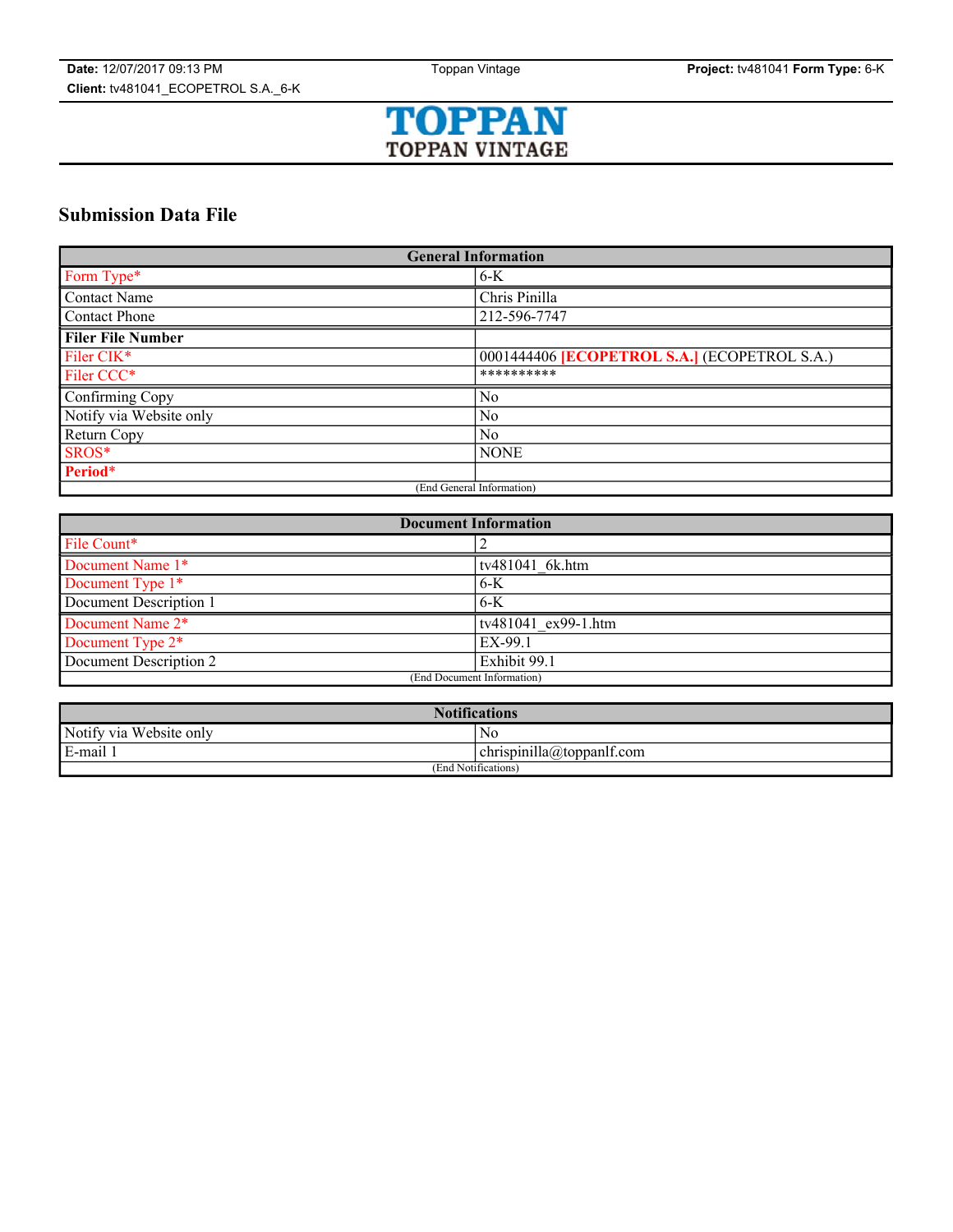**Date:** 12/07/2017 09:13 PM Toppan Vintage **Project:** tv481041 **Form Type:** 6-K **Client:** tv481041\_ECOPETROL S.A.\_6-K **File:** tv481041\_6k.htm **Type:** 6-K **Pg:** 1 of 2

## **UNITED STATES SECURITIES AND EXCHANGE COMMISSION Washington, D.C. 20549**

## **FORM 6-K**

## **REPORT OF FOREIGN PRIVATE ISSUER PURSUANT TO RULE 13a-16 OR 15d-16 UNDER THE SECURITIES EXCHANGE ACT OF 1934**

For the month of December, 2017 Commission File Number 001-34175

# ECOPETROL S.A.

(Exact name of registrant as specified in its charter)

N.A.

(Translation of registrant's name into English)

COLOMBIA

(Jurisdiction of incorporation or organization)

Carrera 13 No. 36 – 24 BOGOTA D.C. – COLOMBIA

(Address of principal executive offices)

Indicate by check mark whether the registrant files or will file annual reports under cover of Form 20-F or Form 40-F.

Form 20-F  $\boxtimes$  Form 40-F  $\Box$ 

Indicate by check mark if the registrant is submitting the Form 6-K in paper as permitted by Regulation S-T Rule 101(b)(1)

 $Yes \Box$  No  $\boxtimes$ 

Indicate by check mark if the registrant is submitting the Form 6-K in paper as permitted by Regulation S-T Rule 101(b)(7)

 $Yes \Box$  No  $\boxtimes$ 

Indicate by check mark whether the registrant by furnishing the information contained in this form is also thereby furnishing the information to the Commission pursuant to Rule 12g3-2(b) under the Securities Exchange Act of 1934.

 $Yes \Box$  No  $\boxtimes$ 

If "Yes" is marked, indicate below the file number assigned to the registrant in connection with Rule 12g3-2(b): 82-  $N/A$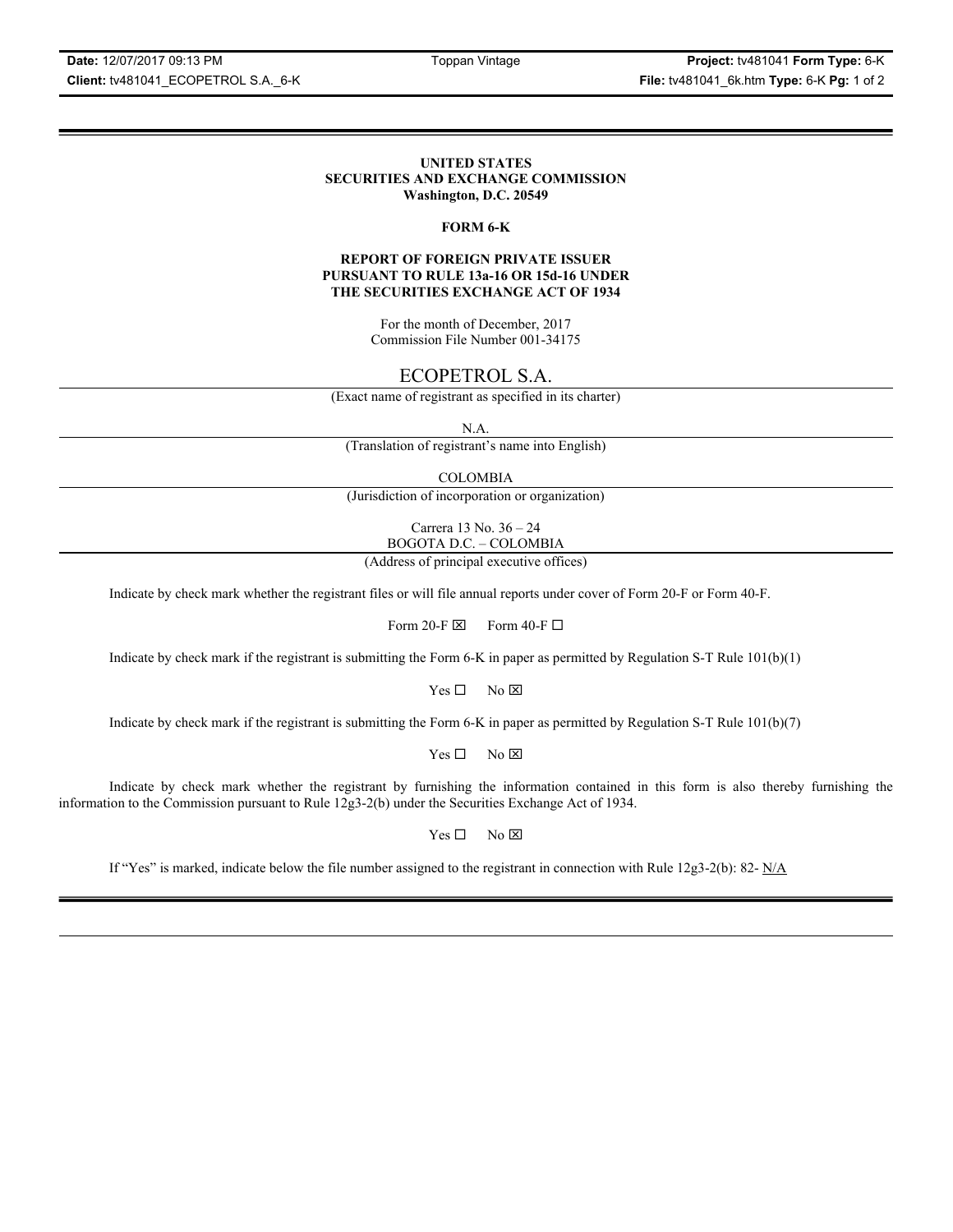# **SIGNATURES**

Pursuant to the requirements of the Securities Exchange Act of 1934, the registrant has duly caused this report to be signed on its behalf by the undersigned, thereunto duly authorized.

Ecopetrol S.A.

By: /s/ María Fernanda Suárez Name: María Fernanda Suárez Title: Chief Financial Officer

Date: December 07, 2017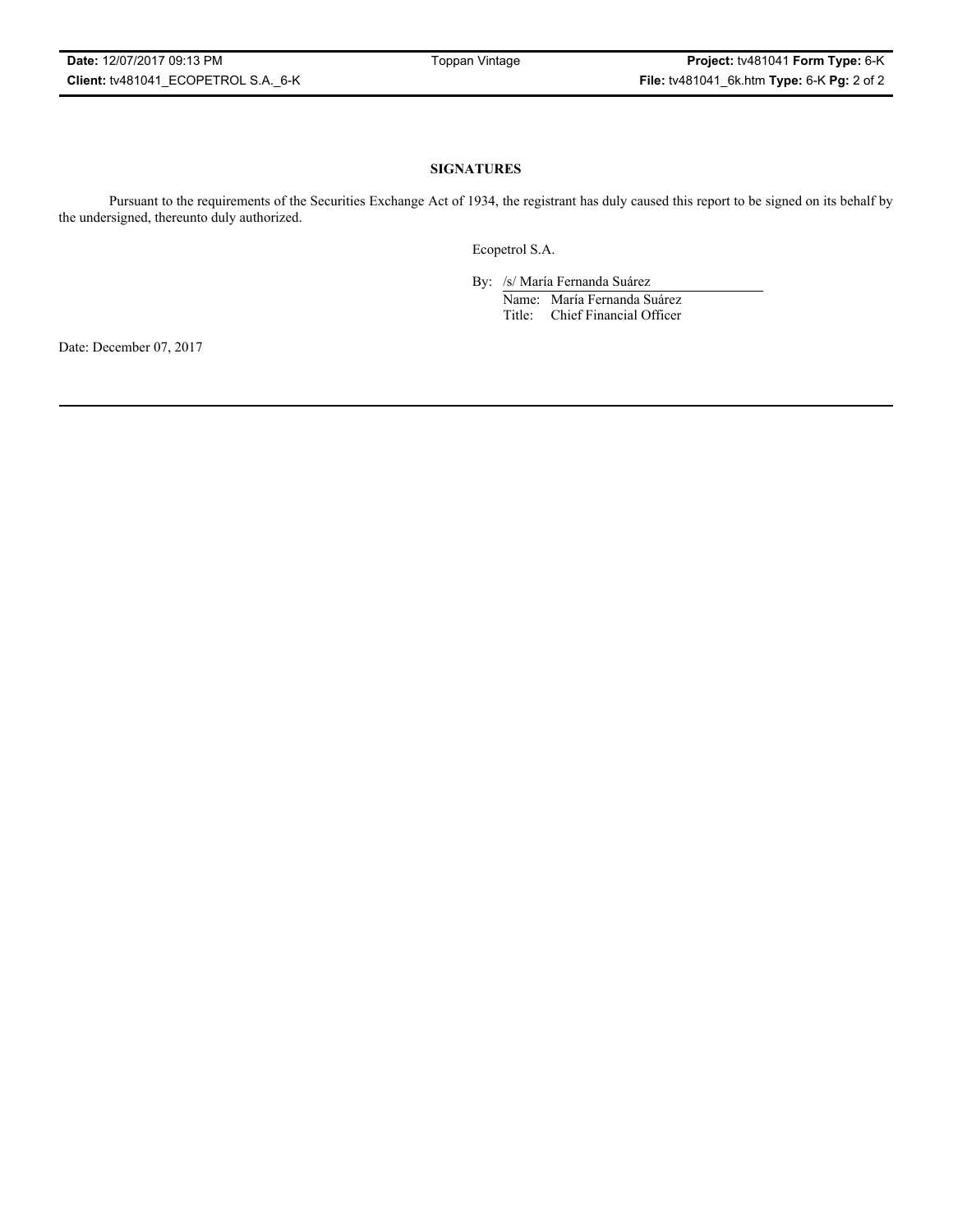## **Exhibit 99.1**

# **Ecopetrol continues its transformation process by optimizing the Business Group's capital structure**

Ecopetrol S.A. (BVC: ECOPETROL; NYSE: EC) reports that as part of its transformation process, it is continuing the strategy of optimizing its capital structure in the Business Group (GEE). The strategy's objectives include an efficient allocation of debt within the companies comprising the Business Group. This is in line with the company's commitment to encouraging savings and optimization with a view to generating financial efficiencies in the consolidated results.

The operating and financial results achieved by the group's companies are reflected in a solid cash position, allowing it to continue optimizing its capital structure. As part of its implementation of this strategy, in December the business group will execute the three transactions described below:

1) Ecopetrol and Refinería de Cartagena S.A. (Reficar) have received authorizations from the Colombian Ministry of Finance and Public Credit [*Ministerio de Hacienda y Crédito Público*] (MHCP) through Resolutions No. 4095 of December 5, 2017 and 4112 of December 7, 2017, for Ecopetrol, as sponsor, to assume Reficar's debt under the same financial conditions as for amount, term and interest rate, according to the voluntary takeover mechanism stipulated in the financing agreements entered into by both companies in 2011.

Having completed its processing with the export-promotion agencies and international banks, Ecopetrol will assume approximately USD\$ 2.666 billion in nominal debt plus interest accrued as of the takeover date. This voluntary debt assumption by Ecopetrol involves a capitalization of Reficar for the value of the debt assumed.

2) Ecopetrol will capitalize the COP\$1,109,626 million loan plus interest, which it granted to Reficar in 2010.

Upon capitalizing the aforementioned debts, corporate documents will be signed to define the relationships and commitments created for shareholders of that subsidiary, to complete the capitalization.

It is significant that the measures for debt assumption (1) and capitalization (2) have no effect on the Ecopetrol Group's debt level, since the debt is already reflected in the consolidated financial statements.

3) Ecopetrol reports that on December 15, 2017, it will pay off in advance the loans from both *The Bank of Tokyo-Mitsubushi UFJ, Ltd.*  (BTMU) and *Export Development Canada* (EDC), with nominal values of USD\$175 million and USD\$300 million, respectively. The original payoff year for those facilities was 2021.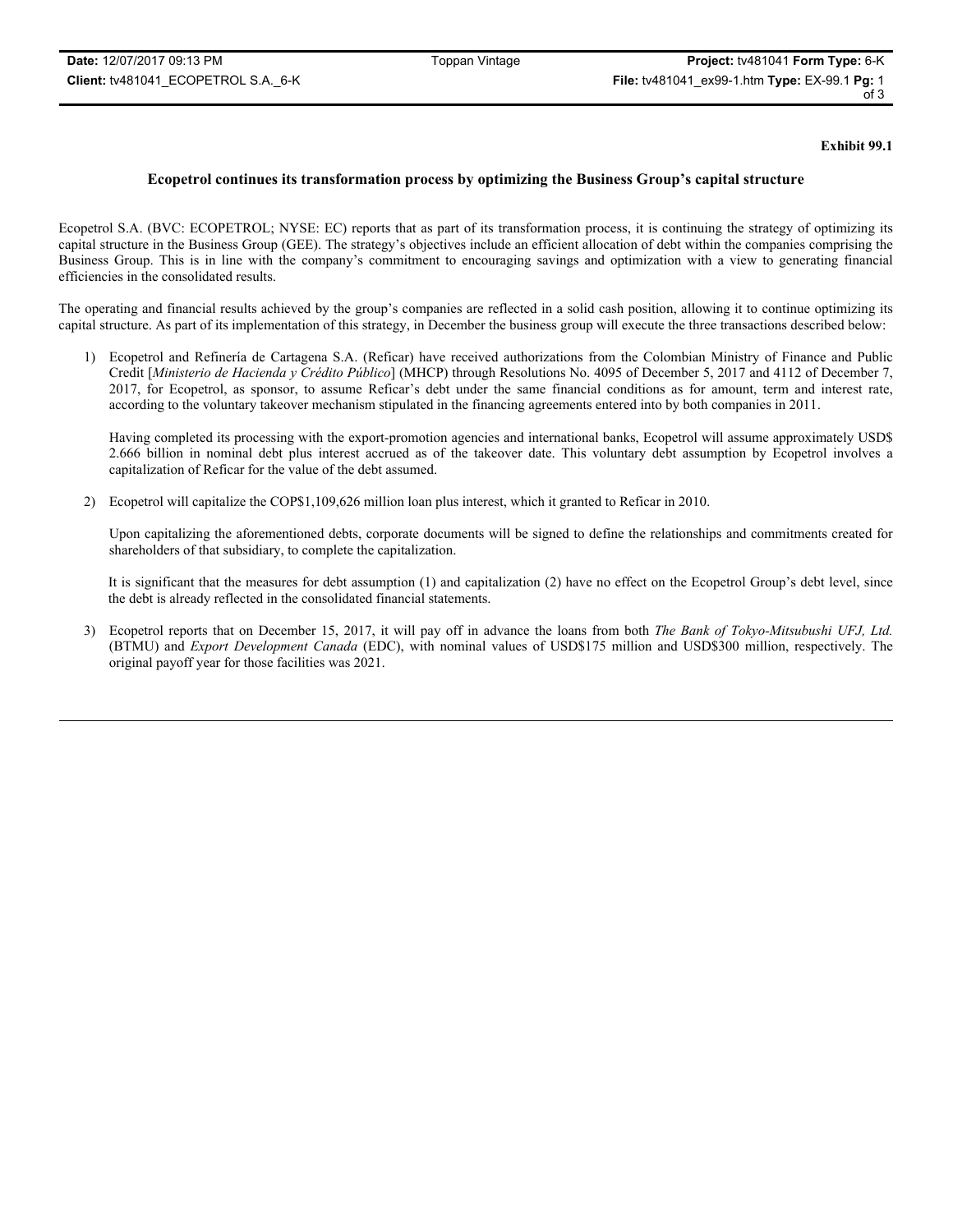After the transactions mentioned above, which fulfilled all the procedures and approvals internal and external required, the business group's nominal debt will decline to USD\$ 14.580 billion.

As a result of the capital structure optimization strategy that has been implemented since October 2016, the credit metrics continue to improve versus the figures reported at the September 30, 2017 cutoff, as shown below:

| - - - - - - - - -<br>Company <sup>1</sup> | $Dec-16$ | <b>Sep-17</b> | <b>Adjusted</b><br>Sep- $17^2$ |
|-------------------------------------------|----------|---------------|--------------------------------|
| Ecopetrol                                 | 13,017   | 11,027        | 13,219                         |
| Reficar                                   | 2,796    | 2,666         | $\theta$                       |
| Bicentenario                              | 516      | 483           | 483                            |
| ODL                                       | 257      | 222           | 222                            |
| Bioenergy                                 | 158      | 156           | 156                            |
| Ocensa                                    | 500      | 500           | 500                            |
| <b>Total</b>                              | 17,244   | 15,055        | 14,580                         |
|                                           |          |               |                                |
| Gross Debt / EBITDA <sup>3</sup>          | 3.0x     | 2.1x          | 2.0x                           |

| <b>GEE Companies Debt – Third-Party Debt</b>                             |
|--------------------------------------------------------------------------|
| <b>Figures in Millions of USD (Does not include inter-company loans)</b> |

<sup>1</sup> Nominal debt value.

 $2$  Totals at the September close (15,055) - prepaid international loans (475). Includes reclassification of Reficar nominal debt (2,666).

**Net Debt / EBITDA<sup>3</sup>** 2.2x 1.7x 1.7x 1.7x

3 Debt value reported on the Financial Statements under IFRS and past 12 months' EBITDA.

The Ecopetrol Business Group's improved results and capital structure optimization strategy have allowed the nominal value of its consolidated debt to decline by USD\$ 2.664 billion from December 2016 to date. The transactions executed are in line with the goals of the 2020 business plan, confirming the company's commitment to its credit rating and to increasing its return to shareholders.

## **Bogotá D.C., December 7, 2017**

<sup>--------------------------------------</sup>

*This release contains statements that may be considered forward looking statements within the meaning of Section 27A of the U.S. Securities Act of 1933 and Section 21E of the U.S. Securities Exchange Act of 1934. All forward-looking statements, whether made in this release or in future filings or press releases or orally, address matters that involve risks and uncertainties, including in respect of the Company's prospects for growth and its ongoing access to capital to fund the Company's business plan, among others. Consequently, changes in the following factors, among others, could cause actual results to differ materially from those included in the forward-looking statements: market prices of oil & gas, our exploration and production activities, market conditions, applicable regulations, the exchange rate, the Company's competitiveness and the performance of Colombia's economy and industry, to mention a few. We do not intend, and do not assume any obligation to update these forward-looking statements.*